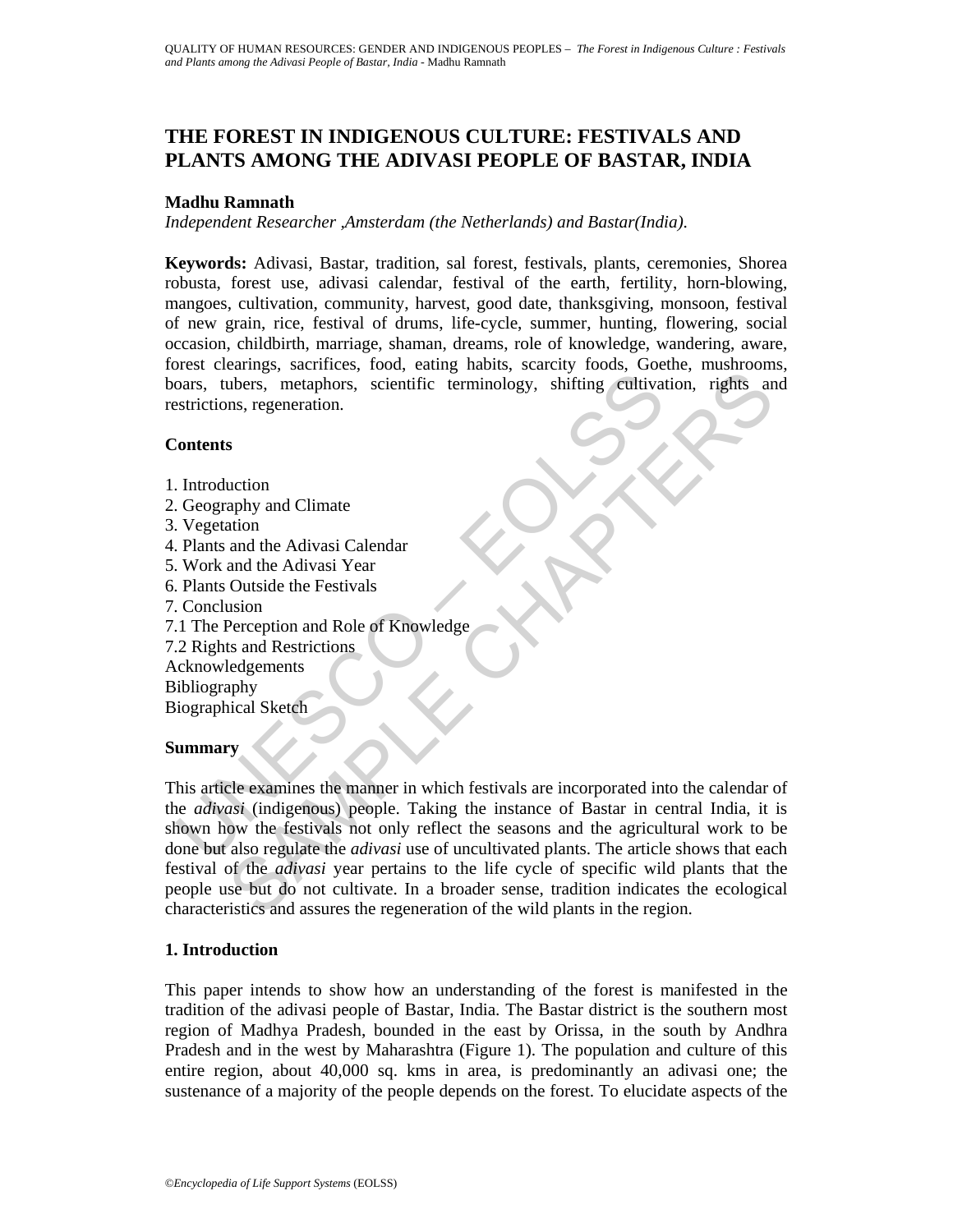adivasi tradition that deals specifically with plants, the paper will refer to the Durwa people. The Durwa people are culturally and linguistically linked to the more numerous Koitoors of Bastar and inhabit the central, and part of the southern, tract of the district. All adivasi terms in the paper are in the Durwa language.



Figure 1. State of Madhya Pradesh, India, and the detail Bastar District. Source: Shrivastava and Sahu (1995).

## **2. Geography and Climate**

The Bastar region is a plateau that varies in elevation between 284m and 1200m above sea level. The tract falls between the latitudes 18-30'N and 19-20'N and longitudes 81- 10'E and 82-15'E. The average annual rainfall (*All figures from the India Meteorological Department, New Delhi.*) in Bastar is 1538.4 mm, of which about 86% occurs during the monsoon months of June to September. In the summer months preceding the monsoon there is rain in the form of thundershowers, usually in the afternoons. The average number of rainy days (with more than 2.5 mm rainfall) in the year are 75, with little variation from year to year. From the central region of the district the rainfall increases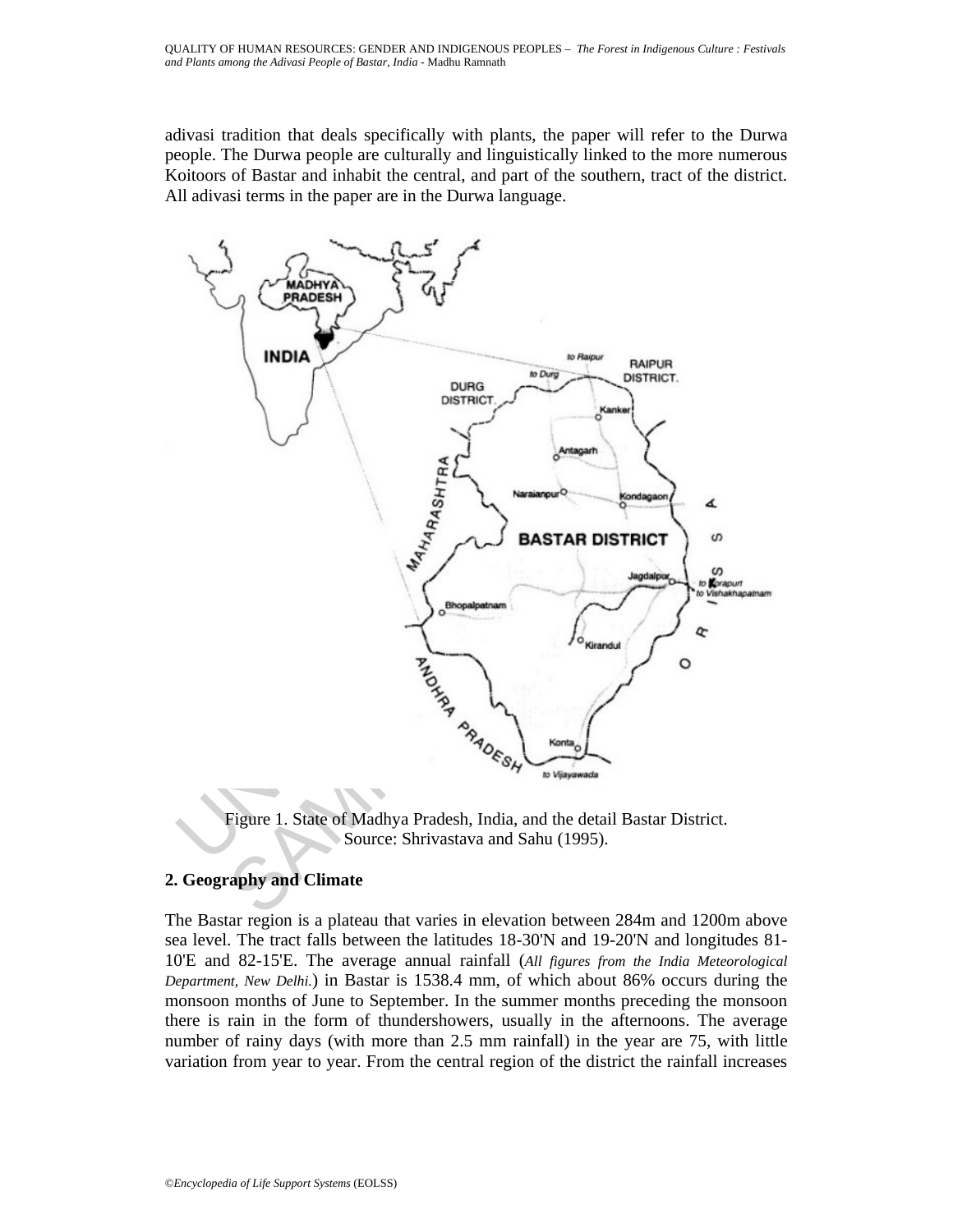toward the northwest and southeast, and decreases towards the northeast and southwest; the forests are more pronounced in the maximum rainfall zone.

#### **3. Vegetation**

The forests in the district vary from the moist peninsular sal (Shorea robusta) to the tropical dry. Though there is some teak in the southern areas it is sal that dominates on the whole and gives its peculiar character to the forest. The sal tree is both sacred and of daily use to all the adivasi people. Its resin, which is used as incense, is a part of all their religious ceremonies and rituals. The wood is hard and durable and used chiefly in building and the making of agricultural implements. The seeds, which are gathered in summer when the tree is deciduous, are cooked and eaten in times of scarcity. Where the canopy of sal is continuous there is little undergrowth. Such spaces, which are known as 'malangs', draw the adivasi people who come to gather a variety of things; tubers, mushrooms, lianas that yield fiber for rope, twigs and leaves are all found "under one roof".

is continuous there is little undergrowth. Such synown as 'malangs', draw the adivasi people who come to gather a vehence, mushrooms, lianas that yield fiber for rope, twigs and leaves are roof".<br>
Nere sal does not dominat py of sal is continuous there is little undergrowth. Such spaces, which as 'malangs', draw the adivasi people who come to gather a variety of thing s' malangs', draw the adivasi people who come to gather a variety of thing Where sal does not dominate, as on some hill slopes, the vegetation is varied. Here are found trees of the genus Terminalia, Adina, Pterocarpus, etc, often interspersed with bamboo. In the gullies and along the streams there is an abundance of mango and Diospyros peregrina, the fruit of which are relished by monkeys. The thin, drooping clumps of pita bamboo (Cephalostachyum sp.) are found along such watercourses (Mani, 1974).

In rocky areas and on dry hill slopes sal is usually absent. Here we find tree species represented by Sterculia, Gardenia, Xylia, Phoenix, Euphorbia, etc; most of these species have pale barks and are resistant to the heat of summer. A few species of bamboo thrive in these dry conditions.

Despite the fact that a number of plants are found overlapping in different parts of the forest, there are many that are specific, or abundant, in an area. Efficient gathering demands that one is well aware in the floral distribution of the forest.



TO ACCESS ALL THE **14 PAGES** OF THIS CHAPTER, Visit: [http://www.eolss.net/Eolss-sampleAllChapter.aspx](https://www.eolss.net/ebooklib/sc_cart.aspx?File=E1-17-01-02)

#### **Bibliography**

CSIR (1948-76). Section 1: Raw Materials. *The Wealth of India: A Dictionary of Indian Raw Materials and their Products*. New Delhi. [A detailed compendium of the flora as well as several associated fauna, especially insects. Also provides local names, industrial and commercial uses of the products and an elaborate scientific and common name index. Extremely useful for botanists and biologists in India.]